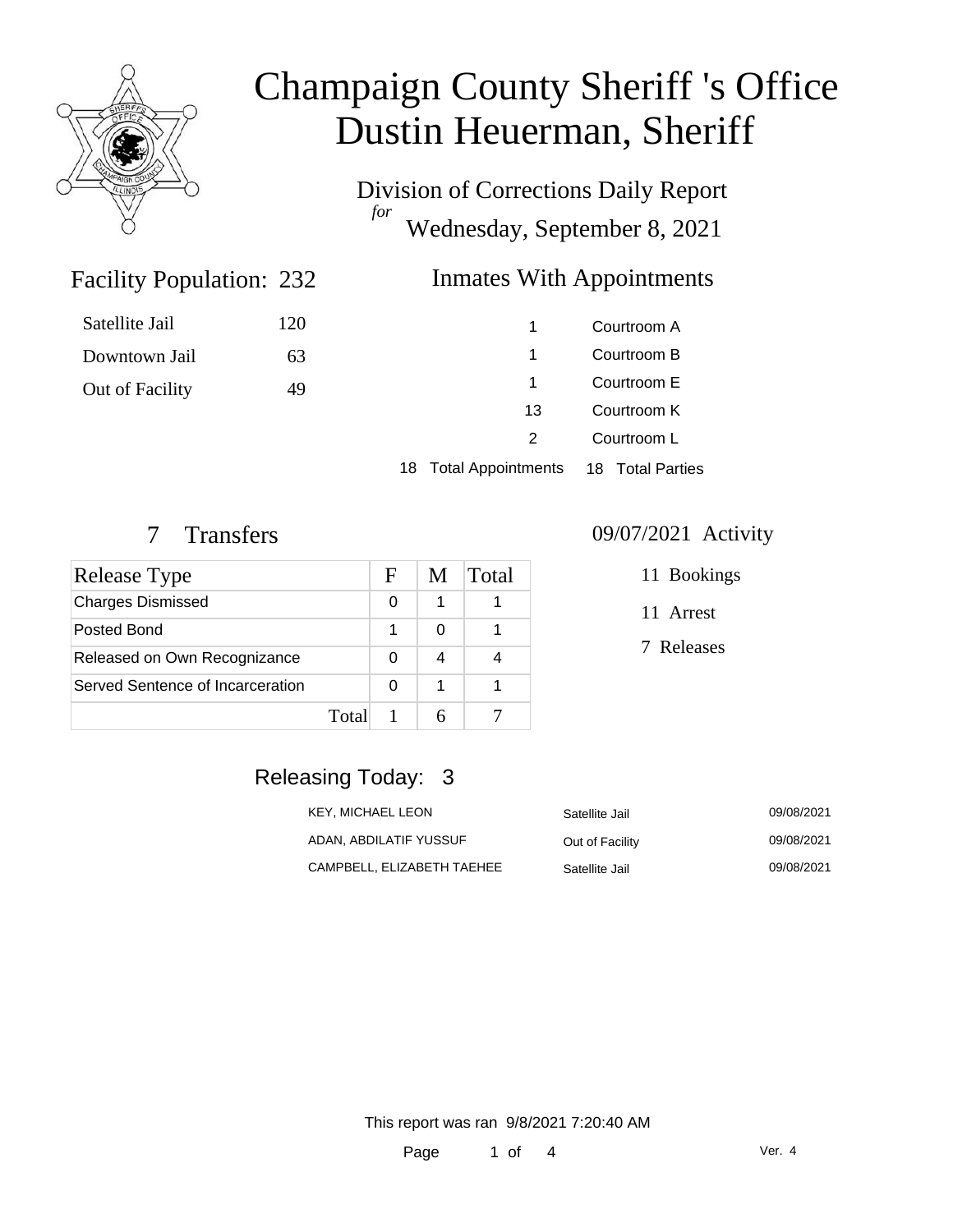

Division of Corrections Daily Report *for* Wednesday, September 8, 2021

#### Custody Status Count

- Civil Sentenced CCCC 1
- Electronic Home Dentention 18
	- Felony Arraignment 7
		- Felony Other 4
	- Felony Pre-Sentence 5
		- Felony Pre-Trial 151
	- Felony Pre-Trial DUI 1
	- Felony Sentenced CCSO 5
	- Felony Sentenced IDOC 13
		- Hold Other 3
	- Misdemeanor Arraignment 3
		- Misdemeanor Pre-Trial 2
			- Petition to Revoke 6
			- Remanded to DHS 13
				- Total 232

This report was ran 9/8/2021 7:20:40 AM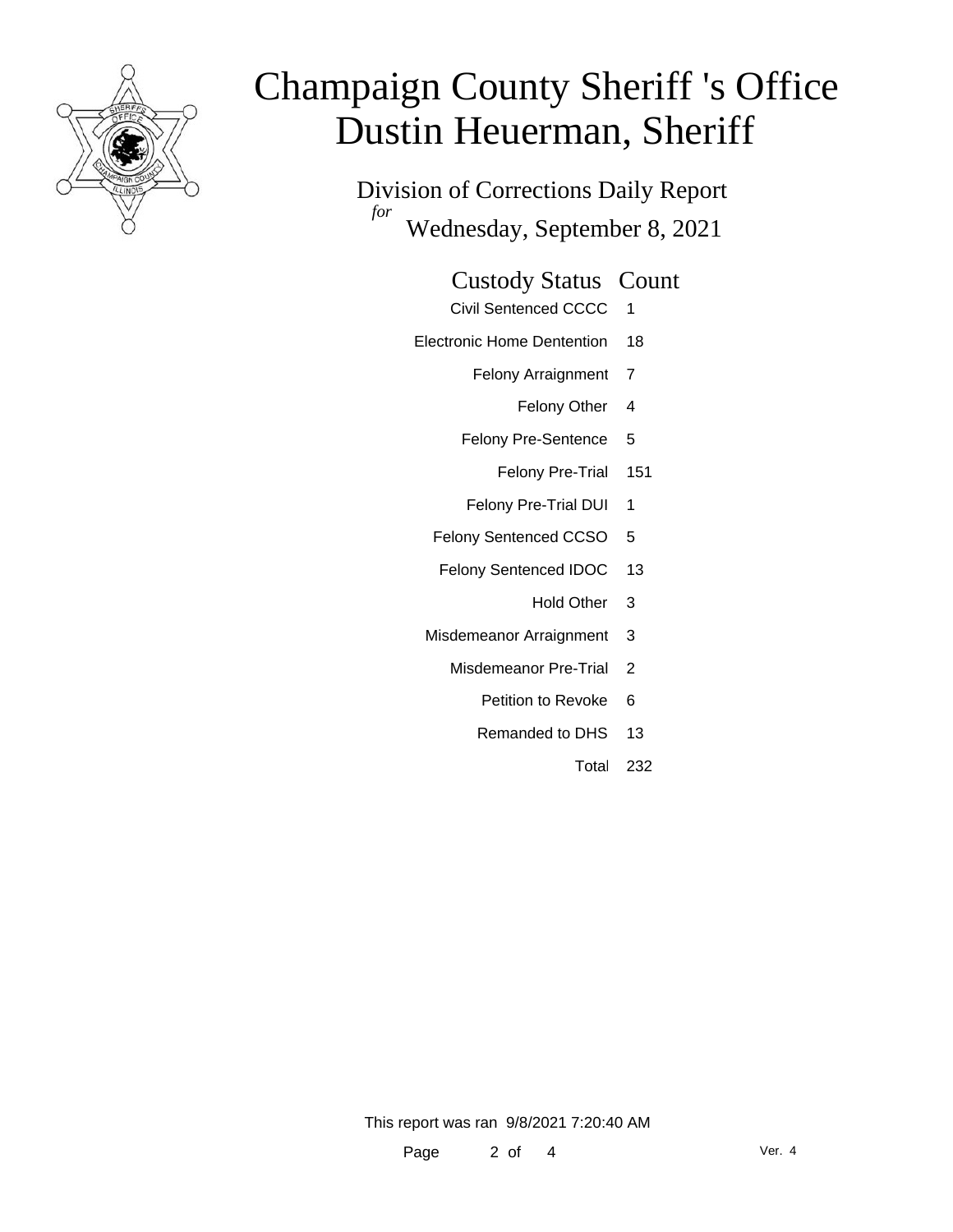

Division of Corrections Daily Report *for* Wednesday, September 8, 2021

## Inmates With Appointments

| Jailing Party Name             | Location    | Number of Records / Node |
|--------------------------------|-------------|--------------------------|
| BROWN, CORRION DEVONTAE        | Courtroom K | 1 / Downtown Jail        |
| <b>BROWN, MARKEL RIKKI</b>     | Courtroom K | 1 / Satellite Jail       |
| BROWN, ROCKEITH JAVONTE        | Courtroom K | 1 / Satellite Jail       |
| <b>CRAYTON, MARSALIS DBOAH</b> | Courtroom K | 1 / Downtown Jail        |
| FREEMAN, ANGEL JANILA KAY      | Courtroom K | 1 / Satellite Jail       |
| HAAS, ANDREA NICOLE            | Courtroom K | 1 / Satellite Jail       |
| JACKSON, LAMONT JEREMIE        | Courtroom L | 1 / Satellite Jail       |
| <b>KENNEDY, JUSTIN W</b>       | Courtroom K | 1 / Satellite Jail       |
| KNIGHT, JOSHUA LACRAIG         | Courtroom K | 1 / Satellite Jail       |
| MASON, CORDELLE L              | Courtroom K | 1 / Satellite Jail       |
| MILLER, D'ANDRE                | Courtroom L | 1 / Out of Facility      |
| OSBORNE, NICHOLE MARIE         | Courtroom E | 1 / Satellite Jail       |
| RAUP, CODY DANIEL DRAYTON      | Courtroom K | 1 / Satellite Jail       |
| SANDERS, MARKELL LAMAR         | Courtroom K | 1 / Satellite Jail       |
| SMITH, CHRISTINE CARMEN        | Courtroom A | 1 / Satellite Jail       |
| STOVER, JOSH ANDREW            | Courtroom B | 1 / Satellite Jail       |
| TURNER, BRANDON EUGENE         | Courtroom K | 1 / Satellite Jail       |
| VINEYARD, SHORNOR JAMAL        | Courtroom K | 1 / Satellite Jail       |

## **Transfers**

| COX, SEAN MICHAEL       | Released on Own Recognizance     | Satellite Jail |
|-------------------------|----------------------------------|----------------|
| FRYE, JORDAN DANIEL     | Served Sentence of Incarceration | Satellite Jail |
| PATTON, CHARLES JACOB   | Released on Own Recognizance     | Satellite Jail |
| PIRLOT, JUSTIN LEE      | Released on Own Recognizance     | Satellite Jail |
| PORTER, RASHEDA SHAMIKA | Posted Bond                      | Satellite Jail |
| ROBINSON, DONTAE ROI    | <b>Charges Dismissed</b>         | Satellite Jail |